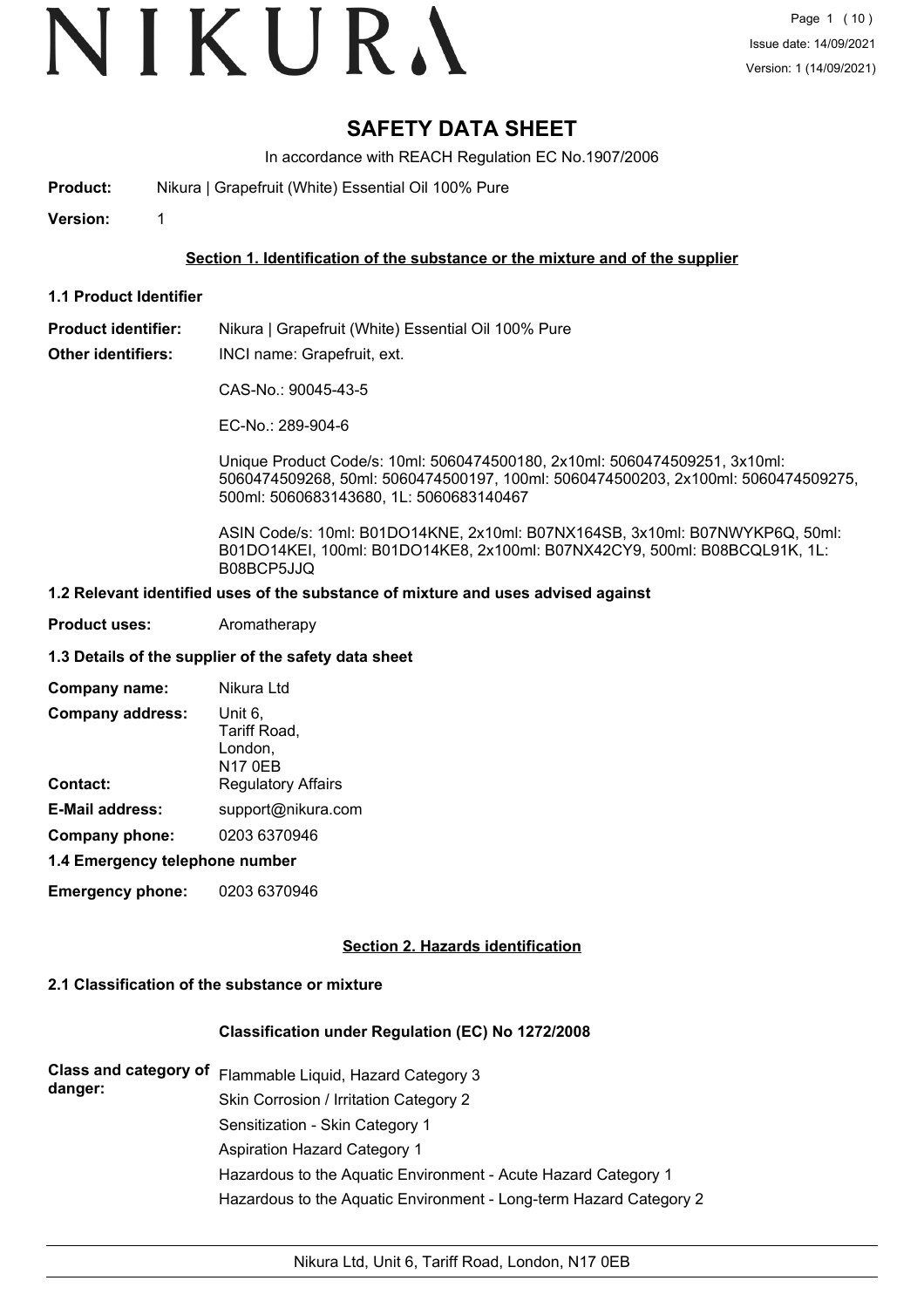## **SAFETY DATA SHEET**

In accordance with REACH Regulation EC No.1907/2006

|                                                               |   | In accordance with REACH Regulation EC NO. 1907/2006                                                                                                                                                                                                                                                                                                                                                                                                                                                                                                                                                                                                                                                                                                                                                                                                                                                                                                                                                        |
|---------------------------------------------------------------|---|-------------------------------------------------------------------------------------------------------------------------------------------------------------------------------------------------------------------------------------------------------------------------------------------------------------------------------------------------------------------------------------------------------------------------------------------------------------------------------------------------------------------------------------------------------------------------------------------------------------------------------------------------------------------------------------------------------------------------------------------------------------------------------------------------------------------------------------------------------------------------------------------------------------------------------------------------------------------------------------------------------------|
| Product:                                                      |   | Nikura   Grapefruit (White) Essential Oil 100% Pure                                                                                                                                                                                                                                                                                                                                                                                                                                                                                                                                                                                                                                                                                                                                                                                                                                                                                                                                                         |
| Version:                                                      | 1 |                                                                                                                                                                                                                                                                                                                                                                                                                                                                                                                                                                                                                                                                                                                                                                                                                                                                                                                                                                                                             |
| <b>Class and category of</b><br>danger:<br>2.2 Label elements |   | Hazardous to the Aquatic Environment - Long-term Hazard Category 3<br>H226, Flammable liquid and vapour.<br>H304, May be fatal if swallowed and enters airways.<br>H315, Causes skin irritation.<br>H317, May cause an allergic skin reaction.<br>H400, Very toxic to aquatic life.<br>H411, Toxic to aquatic life with long lasting effects.<br>H412, Harmful to aquatic life with long lasting effects.                                                                                                                                                                                                                                                                                                                                                                                                                                                                                                                                                                                                   |
|                                                               |   | Classification under Regulation (EC) No 1272/2008                                                                                                                                                                                                                                                                                                                                                                                                                                                                                                                                                                                                                                                                                                                                                                                                                                                                                                                                                           |
| Signal word:                                                  |   | Danger                                                                                                                                                                                                                                                                                                                                                                                                                                                                                                                                                                                                                                                                                                                                                                                                                                                                                                                                                                                                      |
| <b>Hazard statements:</b>                                     |   | H226, Flammable liquid and vapour.<br>H304, May be fatal if swallowed and enters airways.<br>H315, Causes skin irritation.<br>H317, May cause an allergic skin reaction.<br>H400, Very toxic to aquatic life.<br>H411, Toxic to aquatic life with long lasting effects.<br>H412, Harmful to aquatic life with long lasting effects.                                                                                                                                                                                                                                                                                                                                                                                                                                                                                                                                                                                                                                                                         |
| M factor:                                                     |   | None                                                                                                                                                                                                                                                                                                                                                                                                                                                                                                                                                                                                                                                                                                                                                                                                                                                                                                                                                                                                        |
| <b>Supplemental</b><br>Information:                           |   | None                                                                                                                                                                                                                                                                                                                                                                                                                                                                                                                                                                                                                                                                                                                                                                                                                                                                                                                                                                                                        |
| <b>Precautionary</b><br>statements:                           |   | P210, Keep away from heat, sparks, open flames and hot surfaces. - No smoking.<br>P233, Keep container tightly closed.<br>P240, Ground/bond container and receiving equipment.<br>P241, Use explosion-proof electrical, ventilating and lighting equipment.<br>P242, Use only non-sparking tools.<br>P243, Take precautionary measures against static discharge.<br>P261, Avoid breathing vapour or dust.<br>P264, Wash hands and other contacted skin thoroughly after handling.<br>P272, Contaminated work clothing should not be allowed out of the workplace.<br>P273, Avoid release to the environment.<br>P280, Wear protective gloves/eye protection/face protection.<br>P301/310, IF SWALLOWED: Immediately call a POISON CENTER or doctor/physician.<br>P303/361/353, IF ON SKIN (or hair): Remove/take off immediately all contaminated clothing.<br>Rinse skin with water/shower.<br>P331, Do not induce vomiting.<br>P333/313, If skin irritation or rash occurs: Get medical advice/attention. |
|                                                               |   | P362, Take off contaminated clothing and wash before reuse.                                                                                                                                                                                                                                                                                                                                                                                                                                                                                                                                                                                                                                                                                                                                                                                                                                                                                                                                                 |
|                                                               |   |                                                                                                                                                                                                                                                                                                                                                                                                                                                                                                                                                                                                                                                                                                                                                                                                                                                                                                                                                                                                             |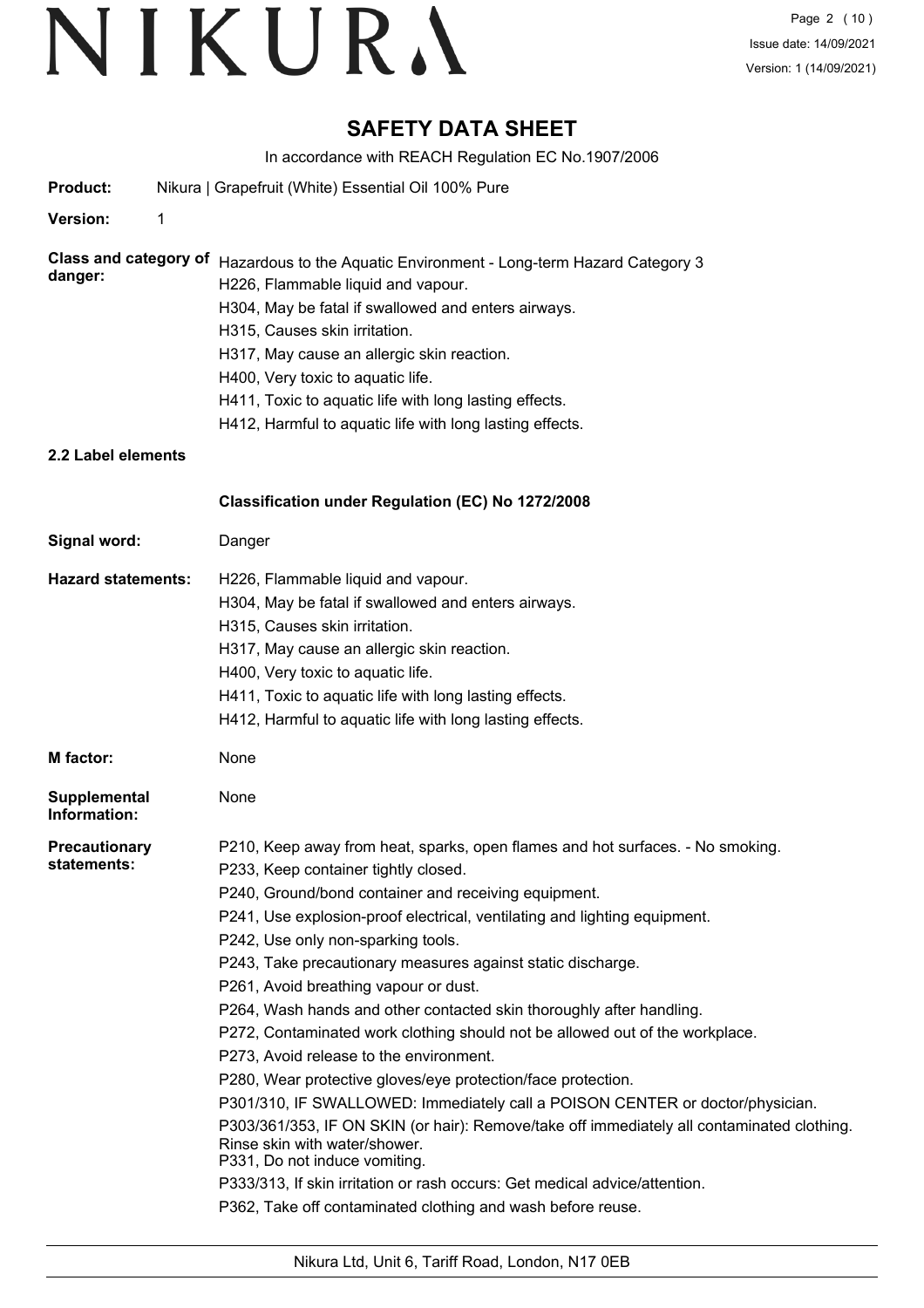## **SAFETY DATA SHEET**

In accordance with REACH Regulation EC No.1907/2006 **Product:** Nikura | Grapefruit (White) Essential Oil 100% Pure **Version:** 1 P370/378, In case of fire: Use carbon dioxide, dry chemical, foam for extinction. P391, Collect spillage. P403/235, Store in a well-ventilated place. Keep cool. P405, Store locked up. P501, Dispose of contents/container to approved disposal site, in accordance with local regulations. **Pictograms: Other hazards:** None **2.3 Other hazards**

### **Section 3. Composition / information on ingredients**

### **3.1 Substances**

**Product identifier:** Nikura | Grapefruit (White) Essential Oil 100% Pure

#### **Contains:**

| <b>Name</b>                 | <b>CAS</b> | <b>EC</b> | <b>REACH Registration</b><br>No. | $\%$   | <b>Classification for</b><br>(CLP) 1272/2008                                                                                                             |
|-----------------------------|------------|-----------|----------------------------------|--------|----------------------------------------------------------------------------------------------------------------------------------------------------------|
| <b>l</b> d-Limonene         | 5989-27-5  | 227-813-5 |                                  | 93.55% | Flam. Lig. 3-Skin Irrit.<br>2-Skin Sens. 1B-Asp.<br>Tox 1-Aquatic Acute 1-<br>Aquatic Chronic 3:<br>H226-H304-H315-<br>H317-H400-H412,-                  |
| Myrcene                     | 123-35-3   | 204-622-5 |                                  | 2.00%  | Flam. Liq. 3-Skin Irrit.<br>2-Eye Irrit. 2-Asp. Tox<br>1-Aquatic Acute 1-<br>Aquatic Chronic 2;<br>H226-H304-H315-<br>H319-H400-H411,-                   |
| lalpha-Pinene               | 80-56-8    | 201-291-9 |                                  | 0.53%  | Flam. Lig. 3-Acute Tox.<br>4-Skin Irrit, 2-Skin<br>Sens. 1B-Asp. Tox 1-<br>Aquatic Acute 1-<br>Aquatic Chronic 1;<br>H226-H302-H304-<br>H315-H317-H410,- |
| beta-Caryophyllene          | 87-44-5    | 201-746-1 |                                  | 0.27%  | Skin Sens. 1B-Asp. Tox<br>1-Aquatic Chronic 4;<br>H304-H317-H413,-                                                                                       |
| <b>I</b> trans beta-Ocimene | 3779-61-1  |           |                                  | 0.21%  | Skin Irrit. 2-Aquatic<br>Acute 1-Aquatic<br>Chronic 2;H315-H400-<br>H411,-                                                                               |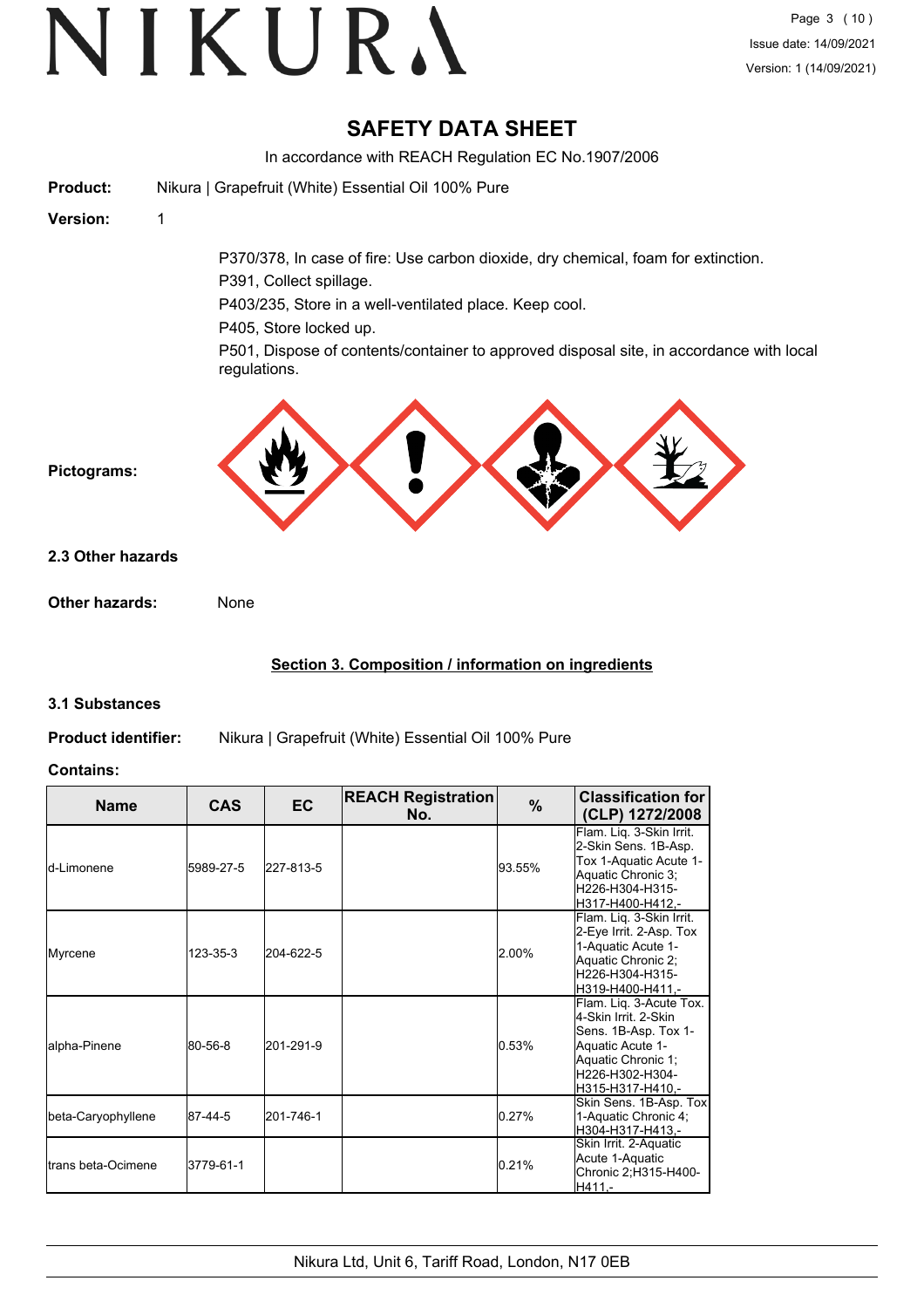## **SAFETY DATA SHEET**

In accordance with REACH Regulation EC No.1907/2006

**Product:** Nikura | Grapefruit (White) Essential Oil 100% Pure

#### **Version:** 1

| Lauric aldehyde     | 112-54-9    | 203-983-6 | 0.15% | Skin Irrit. 2-Eye Irrit. 2-<br>Skin Sens. 1B;H315-<br>H317-H319.- |
|---------------------|-------------|-----------|-------|-------------------------------------------------------------------|
| lp-Mentha-1.4-diene | $ 99-85-4 $ | 202-794-6 | 0.10% | Flam. Lig. 3-Repr. 2-<br>Asp. Tox 1, H226-H304-<br>IH361.-        |
| Linalool            | 178-70-6    | 201-134-4 | 0.10% | Skin Irrit. 2-Eye Irrit. 2-<br>Skin Sens. 1B;H315-<br>H317-H319.- |

#### **Section 4. First-aid measures**

#### **4.1 Description of first aid measures**

| Inhalation:           | Remove from exposure site to fresh air, keep at rest, and obtain medical attention.                           |
|-----------------------|---------------------------------------------------------------------------------------------------------------|
| Eye exposure:         | Flush immediately with water for at least 15 minutes. Contact physician if symptoms persist.                  |
| <b>Skin exposure:</b> | IF ON SKIN (or hair): Remove/take off immediately all contaminated clothing. Rinse skin with<br>water/shower. |
| Ingestion:            | IF SWALLOWED: Immediately call a POISON CENTER or doctor/physician.                                           |

#### **4.2 Most important symptoms and effects, both acute and delayed**

May be fatal if swallowed and enters airways.

Causes skin irritation.

May cause an allergic skin reaction.

### **4.3 Indication of any immediate medical attention and special treatment needed**

None expected, see Section 4.1 for further information.

### **SECTION 5: Firefighting measures**

#### **5.1 Extinguishing media**

Suitable media: Carbon dioxide, Dry chemical, Foam.

#### **5.2 Special hazards arising from the substance or mixture**

In case of fire, may be liberated: Carbon monoxide, Unidentified organic compounds.

#### **5.3 Advice for fire fighters:**

In case of insufficient ventilation, wear suitable respiratory equipment.

#### **Section 6. Accidental release measures**

#### **6.1 Personal precautions, protective equipment and emergency procedures:**

Avoid inhalation. Avoid contact with skin and eyes. See protective measures under Section 7 and 8.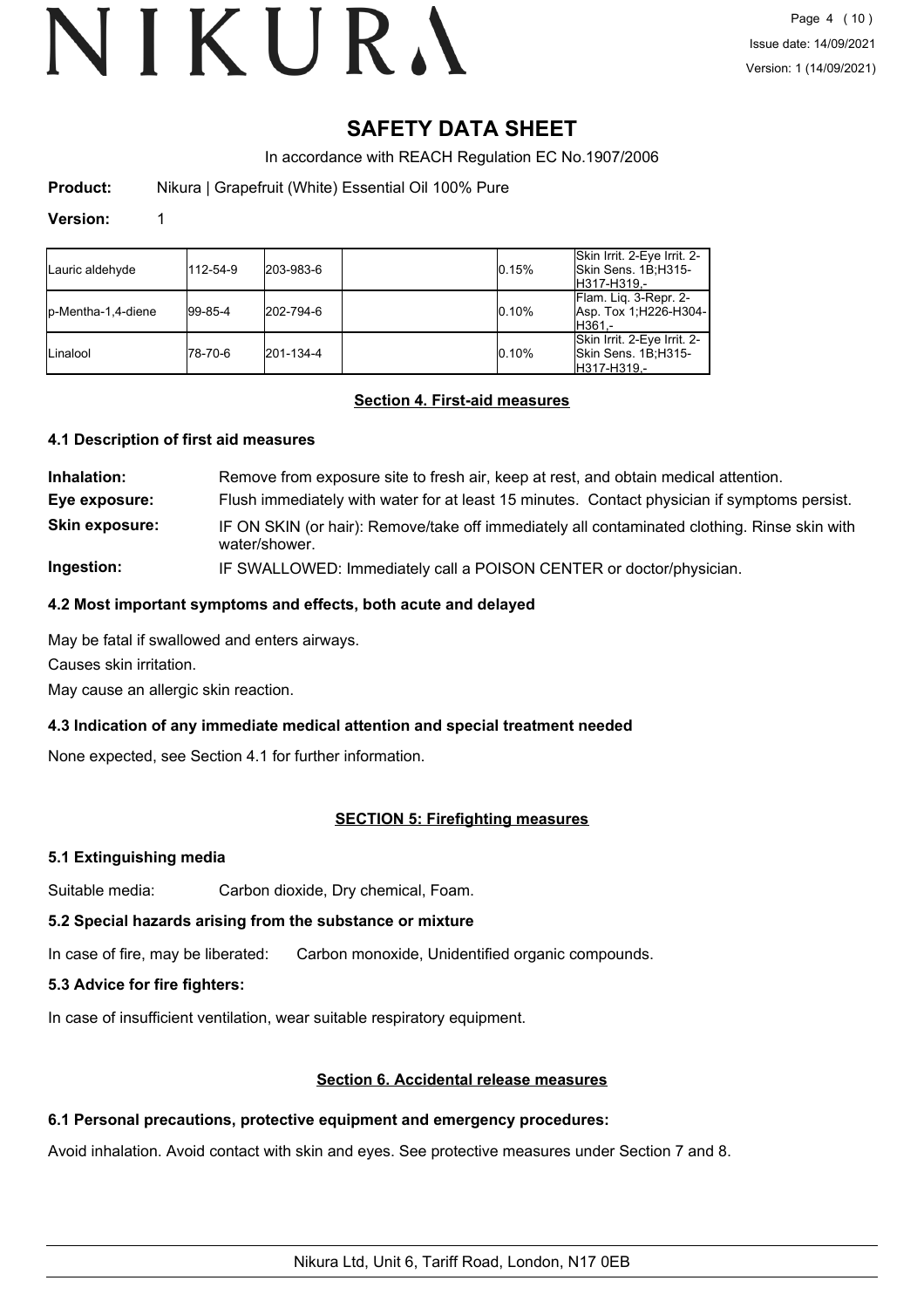# **SAFETY DATA SHEET**

In accordance with REACH Regulation EC No.1907/2006

**Product:** Nikura | Grapefruit (White) Essential Oil 100% Pure

**Version:** 1

#### **6.2 Environmental precautions:**

Keep away from drains, surface and ground water, and soil.

#### **6.3 Methods and material for containment and cleaning up:**

Remove ignition sources. Provide adequate ventilation. Avoid excessive inhalation of vapours. Contain spillage immediately by use of sand or inert powder. Dispose of according to local regulations.

#### **6.4 Reference to other sections:**

Also refer to sections 8 and 13.

#### **Section 7. Handling and storage**

#### **7.1 Precautions for safe handling:**

Keep away from heat, sparks, open flames and hot surfaces. - No smoking.

#### **7.2 Conditions for safe storage, including any incompatibilities:**

Ground/bond container and receiving equipment.

Use only non-sparking tools.

Take precautionary measures against static discharge.

#### **7.3 Specific end use(s):**

Aromatherapy: Use in accordance with good manufacturing and industrial hygiene practices.

#### **Section 8. Exposure controls/personal protection**

#### **8.1 Control parameters**

Workplace exposure limits: Not Applicable

#### **8.2 Exposure Controls**

#### **Eye / Skin Protection**

Wear protective gloves/eye protection/face protection

#### **Respiratory Protection**

Under normal conditions of use and where adequate ventilation is available to prevent build up of excessive vapour, this material should not require special engineering controls. However, in conditions of high or prolonged use, or high temperature or other conditions which increase exposure, the following engineering controls can be used to minimise exposure to personnel: a) Increase ventilation of the area with local exhaust ventilation. b) Personnel can use an approved, appropriately fitted respirator with organic vapour cartridge or canisters and particulate filters. c) Use closed systems for transferring and processing this material.

Also refer to Sections 2 and 7.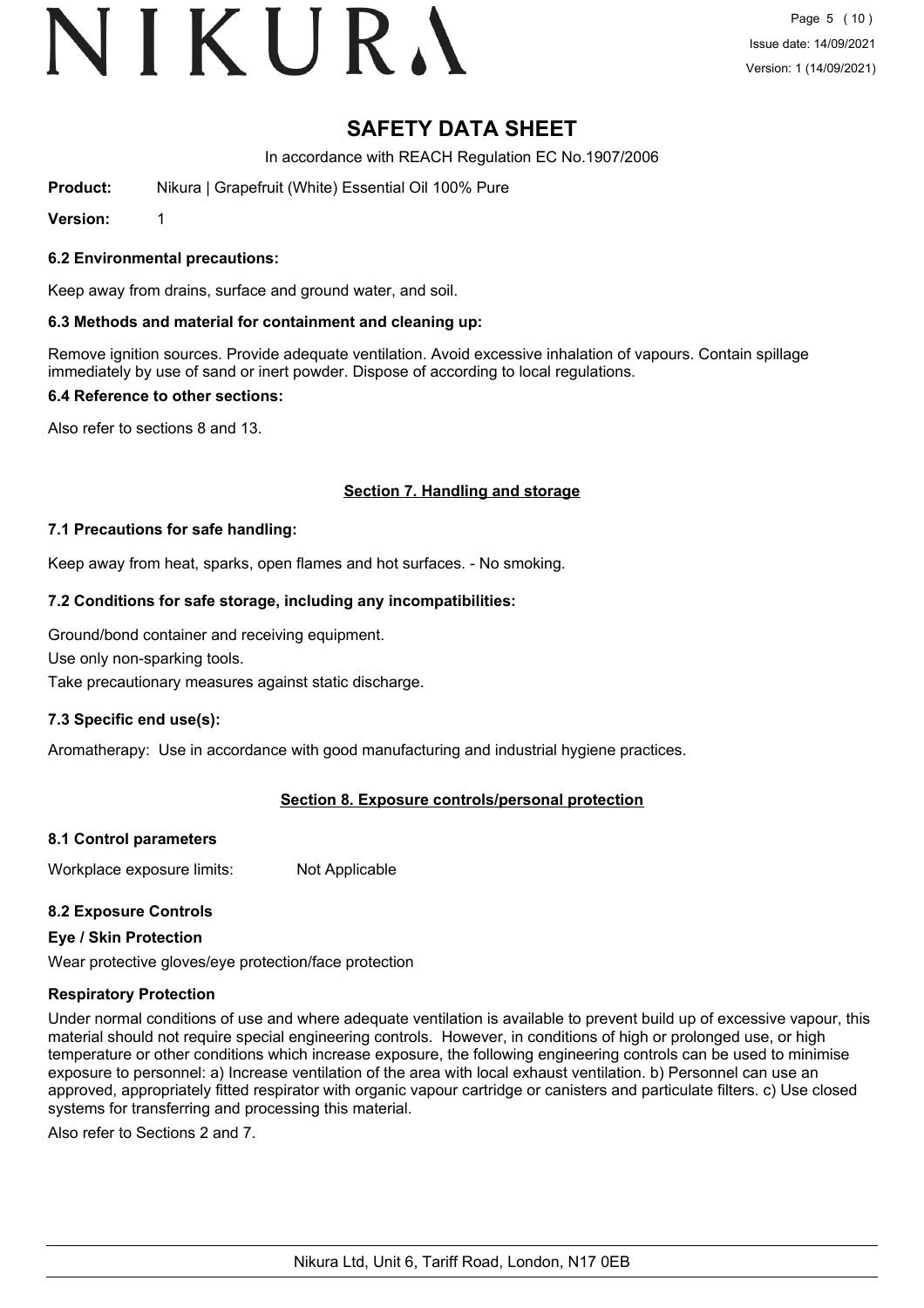## **SAFETY DATA SHEET**

In accordance with REACH Regulation EC No.1907/2006

**Product:** Nikura | Grapefruit (White) Essential Oil 100% Pure

**Version:** 1

### **Section 9. Physical and chemical properties**

#### **9.1 Information on basic physical and chemical properties**

| Appearance:                                   | Yellow to greenish yellow liquid.            |
|-----------------------------------------------|----------------------------------------------|
| Odour:                                        | Grapefruit odour.                            |
| <b>Odour threshold:</b>                       | Not determined                               |
| pH:                                           | Not determined                               |
| Melting point / freezing point:               | $-25 °C$                                     |
| Initial boiling point / range:                | 160 °C                                       |
| <b>Flash point:</b>                           | 48 °C                                        |
| <b>Evaporation rate:</b>                      | Not determined                               |
| Flammability (solid, gas):                    | Not determined                               |
| Upper/lower flammability or explosive limits: | Product does not present an explosion hazard |
| Vapour pressure:                              | Not determined                               |
| <b>Vapour density:</b>                        | Not determined                               |
| <b>Relative density:</b>                      | Not determined                               |
| Solubility(ies):                              | Insoluble in water.                          |
| Partition coefficient: n-octanol/water:       | Not determined                               |
| Auto-ignition temperature:                    | 235 °C                                       |
| <b>Decomposition temperature:</b>             | Not determined                               |
| <b>Viscosity:</b>                             | Not determined                               |
| <b>Explosive properties:</b>                  | Not expected                                 |
| <b>Oxidising properties:</b>                  | Not expected                                 |
|                                               |                                              |

**9.2 Other information:** None available

### **Section 10. Stability and reactivity**

#### **10.1 Reactivity:**

Presents no significant reactivity hazard, by itself or in contact with water.

### **10.2 Chemical stability:**

Good stability under normal storage conditions.

#### **10.3 Possibility of hazardous reactions:**

Not expected under normal conditions of use.

#### **10.4 Conditions to avoid:**

Avoid extreme heat.

#### **10.5 Incompatible materials:**

Avoid contact with strong acids, alkalis or oxidising agents.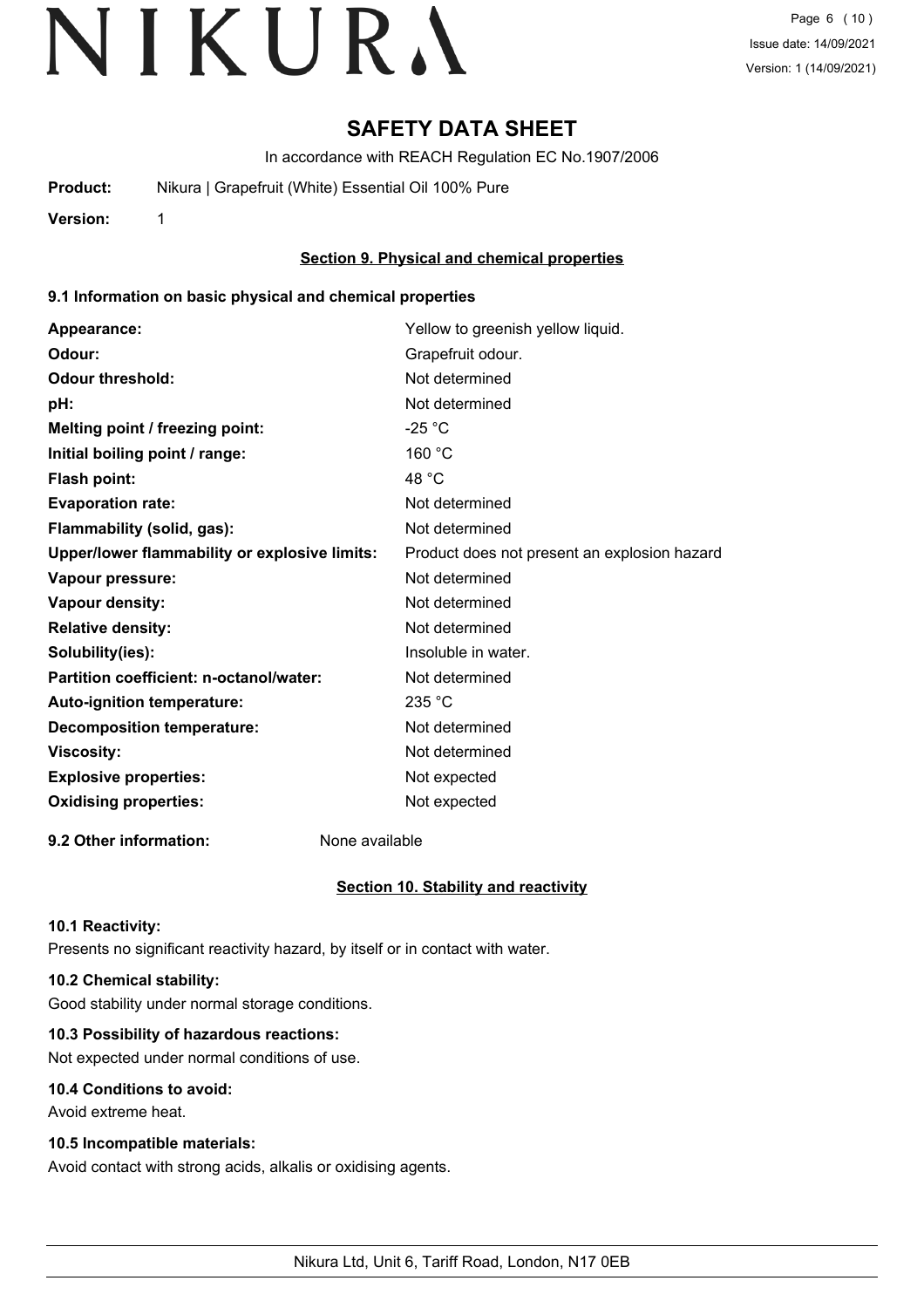# **SAFETY DATA SHEET**

In accordance with REACH Regulation EC No.1907/2006

**Product:** Nikura | Grapefruit (White) Essential Oil 100% Pure

**Version:** 1

**10.6 Hazardous decomposition products:**

Not expected.

### **Section 11. Toxicological information**

#### **11.1 Information on toxicological effects**

| <b>Acute Toxicity:</b>                    | Based on available data the classification criteria are not met. |
|-------------------------------------------|------------------------------------------------------------------|
| <b>Acute Toxicity Oral</b>                | Not Applicable                                                   |
| <b>Acute Toxicity Dermal</b>              | Not Applicable                                                   |
| <b>Acute Toxicity Inhalation</b>          | Not Available                                                    |
| <b>Skin corrosion/irritation:</b>         | Skin Corrosion / Irritation Category 2                           |
| Serious eye damage/irritation:            | Based on available data the classification criteria are not met. |
| <b>Respiratory or skin sensitisation:</b> | Sensitization - Skin Category 1                                  |
| Germ cell mutagenicity:                   | Based on available data the classification criteria are not met. |
| <b>Carcinogenicity:</b>                   | Based on available data the classification criteria are not met. |
| <b>Reproductive toxicity:</b>             | Based on available data the classification criteria are not met. |
| <b>STOT-single exposure:</b>              | Based on available data the classification criteria are not met. |
| <b>STOT-repeated exposure:</b>            | Based on available data the classification criteria are not met. |
| <b>Aspiration hazard:</b>                 | <b>Aspiration Hazard Category 1</b>                              |

#### **Information about hazardous ingredients in the mixture**

Not Applicable

Refer to Sections 2 and 3 for additional information.

## **Section 12. Ecological information**

## **12.1 Toxicity:** Very toxic to aquatic life. Toxic to aquatic life with long lasting effects. Harmful to aquatic life with long lasting effects. **12.2 Persistence and degradability:** Not available **12.3 Bioaccumulative potential:** Not available **12.4 Mobility in soil:** Not available **12.5 Results of PBT and vPvB assessment:** This substance does not meet the PBT/vPvB criteria of REACH, annex XIII. **12.6 Other adverse effects:** Not available

## **Section 13. Disposal considerations**

### **13.1 Waste treatment methods:**

Dispose of in accordance with local regulations. Avoid disposing into drainage systems and into the environment. Empty containers should be taken to an approved waste handling site for recycling or disposal.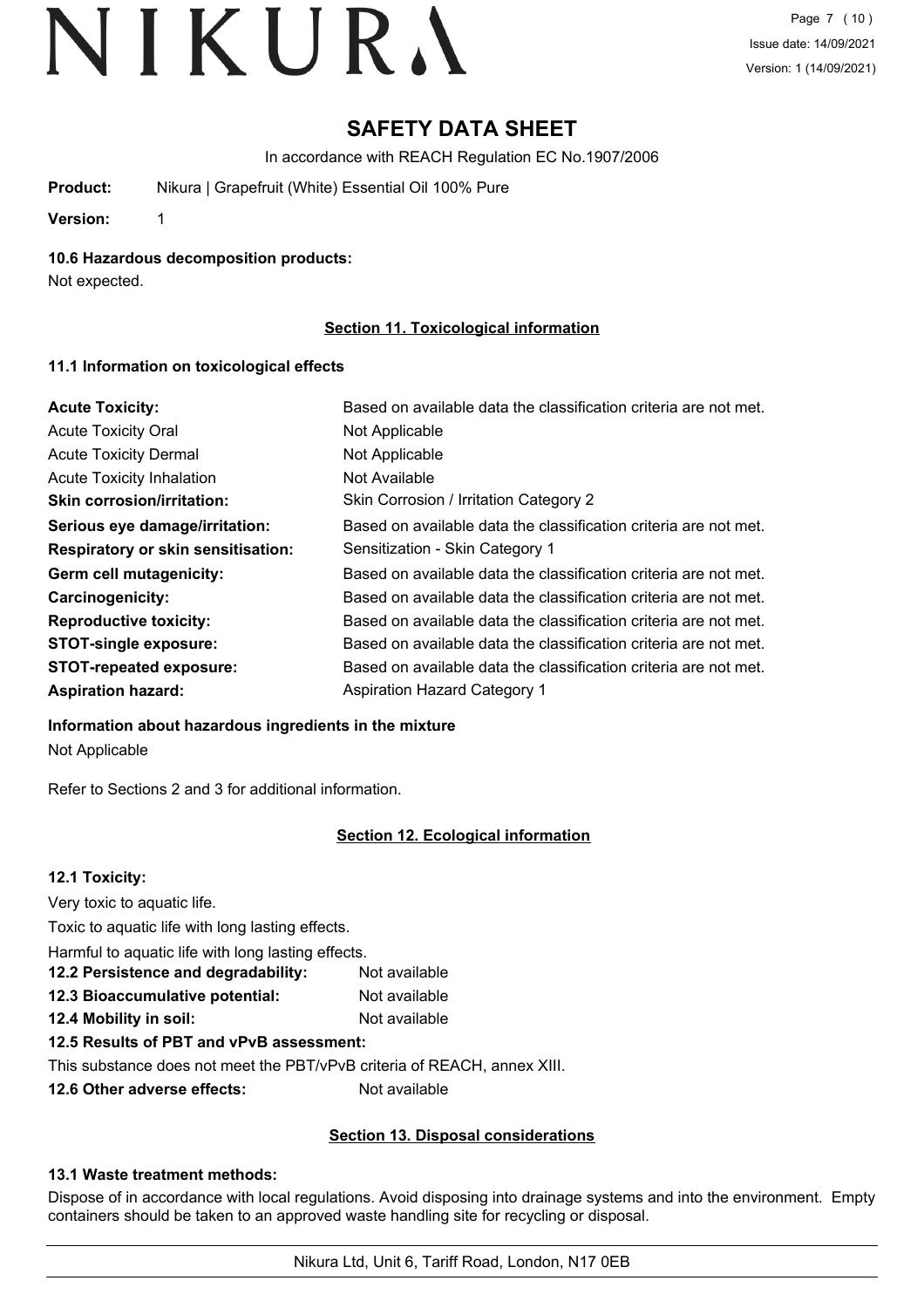## **SAFETY DATA SHEET**

In accordance with REACH Regulation EC No.1907/2006

**Product:** Nikura | Grapefruit (White) Essential Oil 100% Pure

**Version:** 1

Dispose of in accordance with local regulations. Avoid disposing into drainage systems and into the environment. Empty containers should be taken to an approved waste handling site for recycling or disposal.

#### **Section 14. Transport information**

| 14.1 UN number:                    | UN1169                                                                        |
|------------------------------------|-------------------------------------------------------------------------------|
| 14.2 UN Proper Shipping Name:      | EXTRACTS, AROMATIC, LIQUID                                                    |
| 14.3 Transport hazard class(es):   | 3                                                                             |
| <b>Sub Risk:</b>                   | -                                                                             |
| 14.4. Packing Group:               | Ш                                                                             |
| <b>14.5 Environmental hazards:</b> | This is an environmentally hazardous substance.                               |
| 14.6 Special precautions for user: | None additional                                                               |
|                                    | 14.7 Transport in bulk according to Annex II of MARPOL73/78 and the IBC Code: |

Not applicable

#### **Section 15. Regulatory information**

#### **15.1 Safety, health and environmental regulations/legislation specific for the substance or mixture**

RIFM ID Number: 189-G2.5

#### **15.2 Chemical Safety Assessment**

A Chemical Safety Assessment has not been carried out for this product.

#### **Section 16. Other information**

| <b>Concentration % Limits:</b>  | EH A1=25.96% EH C3=15.01% EH C4=26.02% SCI 2=10.47% SS 1=1.<br>$07\%$ AH 1=10.10% |
|---------------------------------|-----------------------------------------------------------------------------------|
| <b>Total Fractional Values:</b> | EH A1=3.85 EH C3=6.66 EH C4=3.84 SCI 2=9.56 SS 1=93.55 AH 1=9.90                  |
|                                 |                                                                                   |

**Key to revisions:**

Not applicable

#### **Key to abbreviations:**

| <b>Abbreviation</b> | <b>Meaning</b>                                                     |
|---------------------|--------------------------------------------------------------------|
| Acute Tox, 4        | Acute Toxicity - Oral Category 4                                   |
| Aquatic Acute 1     | Hazardous to the Aquatic Environment - Acute Hazard Category 1     |
| Aquatic Chronic 1   | Hazardous to the Aquatic Environment - Long-term Hazard Category 1 |
| Aquatic Chronic 2   | Hazardous to the Aquatic Environment - Long-term Hazard Category 2 |
| Aquatic Chronic 3   | Hazardous to the Aquatic Environment - Long-term Hazard Category 3 |
| Aquatic Chronic 4   | Hazardous to the Aquatic Environment - Long-term Hazard Category 4 |
| Asp. Tox 1          | Aspiration Hazard Category 1                                       |
| $Eye$ Irrit. 2      | Eye Damage / Irritation Category 2                                 |
| Flam. Lig. 3        | Flammable Liquid, Hazard Category 3                                |
| H226                | Flammable liquid and vapour.                                       |
| H302                | Harmful if swallowed.                                              |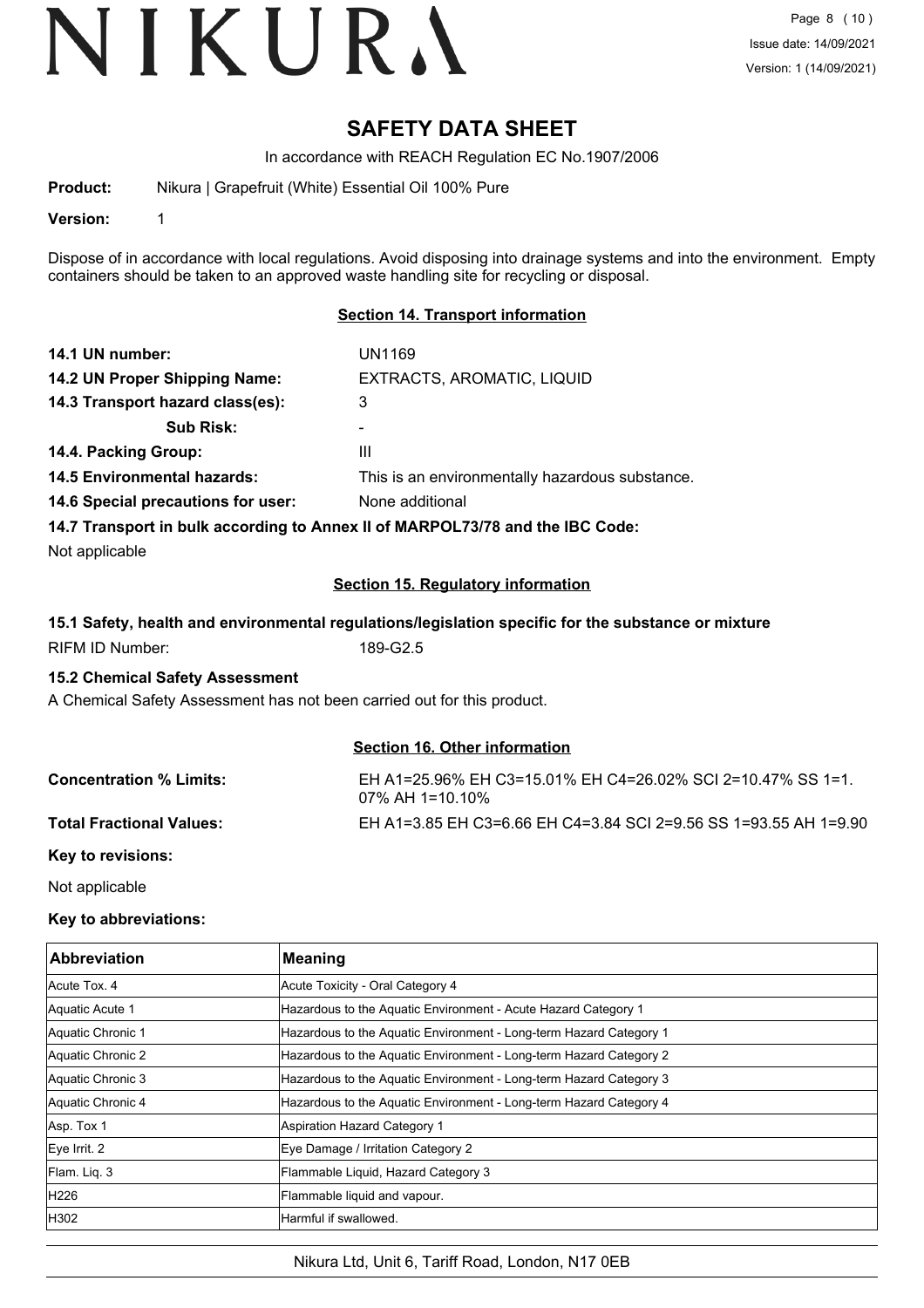## **SAFETY DATA SHEET**

In accordance with REACH Regulation EC No.1907/2006

**Product:** Nikura | Grapefruit (White) Essential Oil 100% Pure

#### **Version:** 1

| H304             | May be fatal if swallowed and enters airways.                                                                                       |
|------------------|-------------------------------------------------------------------------------------------------------------------------------------|
| H315             | Causes skin irritation.                                                                                                             |
| H317             | May cause an allergic skin reaction.                                                                                                |
| H319             | Causes serious eye irritation.                                                                                                      |
| H361             | Suspected of damaging fertility or the unborn child (exposure route).                                                               |
| H400             | Very toxic to aquatic life.                                                                                                         |
| H410             | Very toxic to aquatic life with long lasting effects.                                                                               |
| H411             | Toxic to aquatic life with long lasting effects.                                                                                    |
| H412             | Harmful to aquatic life with long lasting effects.                                                                                  |
| H413             | May cause long lasting harmful effects to aquatic life.                                                                             |
| P202             | Do not handle until all safety precautions have been read and understood.                                                           |
| P210             | Keep away from heat, sparks, open flames and hot surfaces. - No smoking.                                                            |
| P233             | Keep container tightly closed.                                                                                                      |
| P240             | Ground/bond container and receiving equipment.                                                                                      |
| P241             | Use explosion-proof electrical, ventilating and lighting equipment.                                                                 |
| P242             | Use only non-sparking tools.                                                                                                        |
| P243             | Take precautionary measures against static discharge.                                                                               |
| P261             | Avoid breathing vapour or dust.                                                                                                     |
| P <sub>264</sub> | Wash hands and other contacted skin thoroughly after handling.                                                                      |
| P270             | Do not eat, drink or smoke when using this product.                                                                                 |
| P272             | Contaminated work clothing should not be allowed out of the workplace.                                                              |
| P273             | Avoid release to the environment.                                                                                                   |
| P280             | Wear protective gloves/eye protection/face protection.                                                                              |
| P301/310         | IF SWALLOWED: Immediately call a POISON CENTER or doctor/physician.                                                                 |
| P302/352         | IF ON SKIN: Wash with plenty of soap and water.                                                                                     |
| P303/361/353     | IF ON SKIN (or hair): Remove/take off immediately all contaminated clothing. Rinse skin with water/shower.                          |
| P305/351/338     | IF IN EYES: Rinse cautiously with water for several minutes. Remove contact lenses, if present and easy to<br>do. Continue rinsing. |
| P308/313         | IF exposed or concerned: Get medical advice/attention.                                                                              |
| P330             | Rinse mouth.                                                                                                                        |
| P331             | Do not induce vomiting.                                                                                                             |
| P332/313         | If skin irritation occurs: Get medical advice/attention.                                                                            |
| P333/313         | If skin irritation or rash occurs: Get medical advice/attention.                                                                    |
| P337/313         | If eye irritation persists: Get medical advice/attention.                                                                           |
| P362             | Take off contaminated clothing and wash before reuse.                                                                               |
| P363             | Wash contaminated clothing before reuse.                                                                                            |
| P370/378         | In case of fire: Use carbon dioxide, dry chemical, foam for extinction.                                                             |
| P391             | Collect spillage.                                                                                                                   |
| P403/235         | Store in a well-ventilated place. Keep cool.                                                                                        |
| P405             | Store locked up.                                                                                                                    |
| P501             | Dispose of contents/container to approved disposal site, in accordance with local regulations.                                      |
| Repr. 2          | Toxic to Reproduction Category 2                                                                                                    |